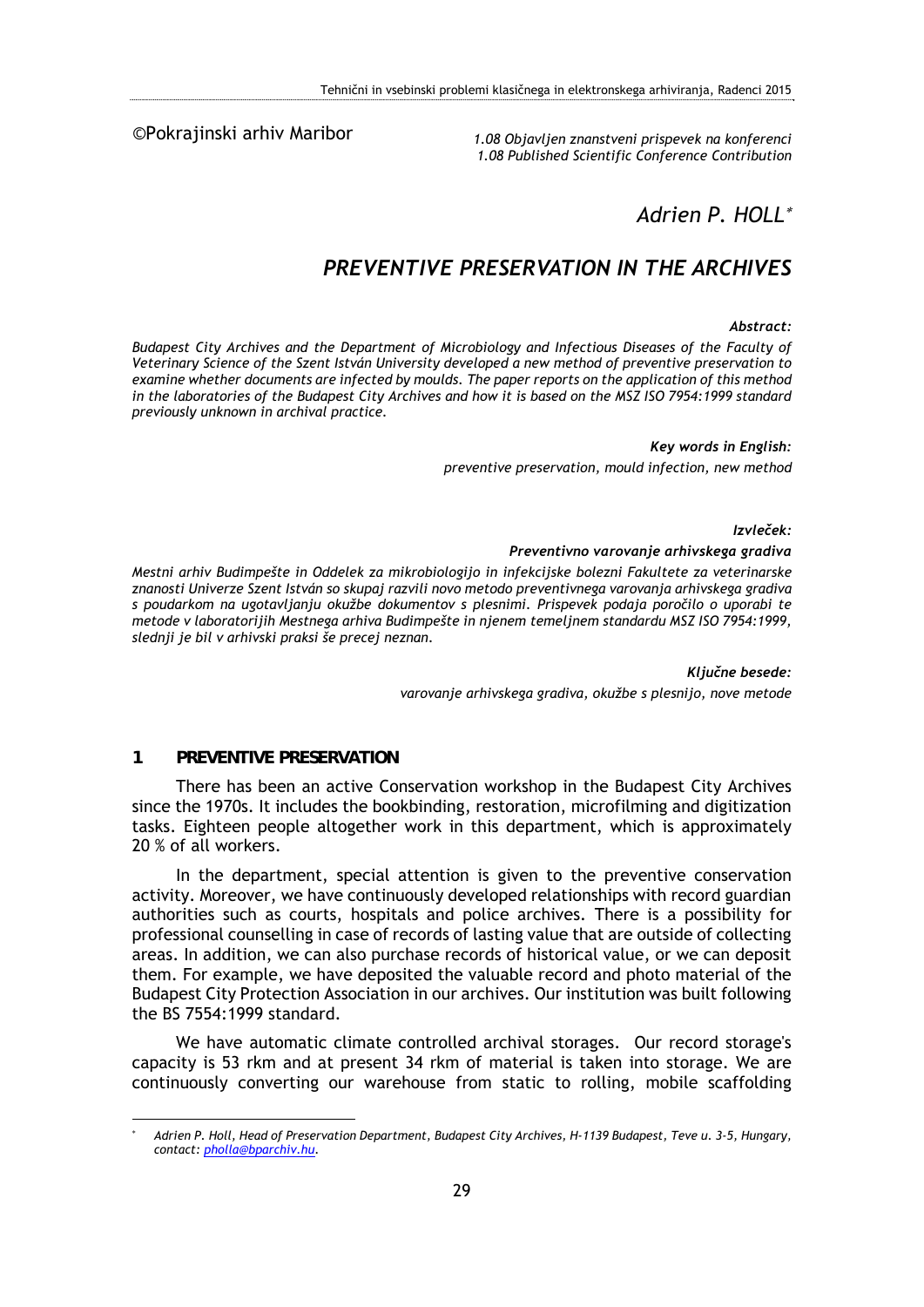warehouses and thereby increasing the building's storage space. We also have safe blast doors, UV protective window tints and our repositories are equipped with dust detectors.

The fellow workers of the conservation department are archival conservationists who are measuring the storage microclimate with portable thermo and humidity meters, especially at the corners and crowded shelves. Due to the fact that elevated spore content is particularly dangerous in the acclimatised space, we also do mould activity measurement semi-annually. In fact, the central climate control transports increased pollutants from one storage to another. The air mixer capacity for fresh air inlet is 10 %. Furthermore, we change the air filters of the air purifiers every 2 years. Besides coarse and fine filters, we also use Hepa filters for the sake of pure, contaminant-free air. The amounts spent on this, are relatively low compared to maintenance and operating costs.

We also strive to dust, demetalizzate, anitplasticize, and repackage bigger and bigger portions of the archives. We have not had dangerous asbestos boxes, though there is some in the 20 % of the paper material in the acidic box. The record keeping departments repackage all the paper material, during the organisational, preparational works on schedule, every year. Furthermore, we repackage 2 rkm material into acid-free, long-term preservation storage devices. This storage devices not only protect the paper material from physical damage, but also decrease the effect of daily climate fluctuations. According to our studies, it takes 7 hours while the document picks up the temperature and the humidity of the storage climate.

Unfortunately, due to the restrictive maintaining budget measures, we cannot sustain the optimal 18-20°C and 45-50 % humidity for the whole year. We have developed a Budapest summer and winter adjusting value, in line with the optimal for the recommended optimum. Diong this, we were able to decrease the running costs significantly. Secondly, we check the display for the storage climate daily, as required we can also apply manual settings. This is done to reduce the degree of fluctuations. The conservation continuously checks the state of the documents and the storage climate with manual measuring instruments. It is also important to mention that the operational and conservational department do not belong to the same head of department.

A demand has emerged in connection to the document delivery to diagnose paper infection. On the one hand, the paper transmitter wanted to hand in the paper material as soon as possible to the archives, on the other hand, the archives wanted to preserve it. The problem is that the record guardian companies do not abide the ordinances for documents for transfer (in large percentage) (7/2002 NKÖM).

## **2 CLIMATIC CONDITIONS**

The recommendations for the storage conditions for different types of archives vary, but they match in that aspect that the more constant the climatic value, the longer their life expectancy will be. From the perspective of archives the parchments, photographic materials are the most vulnerable media (Körmendy, 2009, pp. 555). If the archives can positively influence the climatic values, cleanliness, lighting conditions in the repository for documents the degradation processes of the organic matter can be reduced.

We obtained the relationship between velocity and temperature of the decomposition on the basis of the known Arrhenius equation. Based on this equation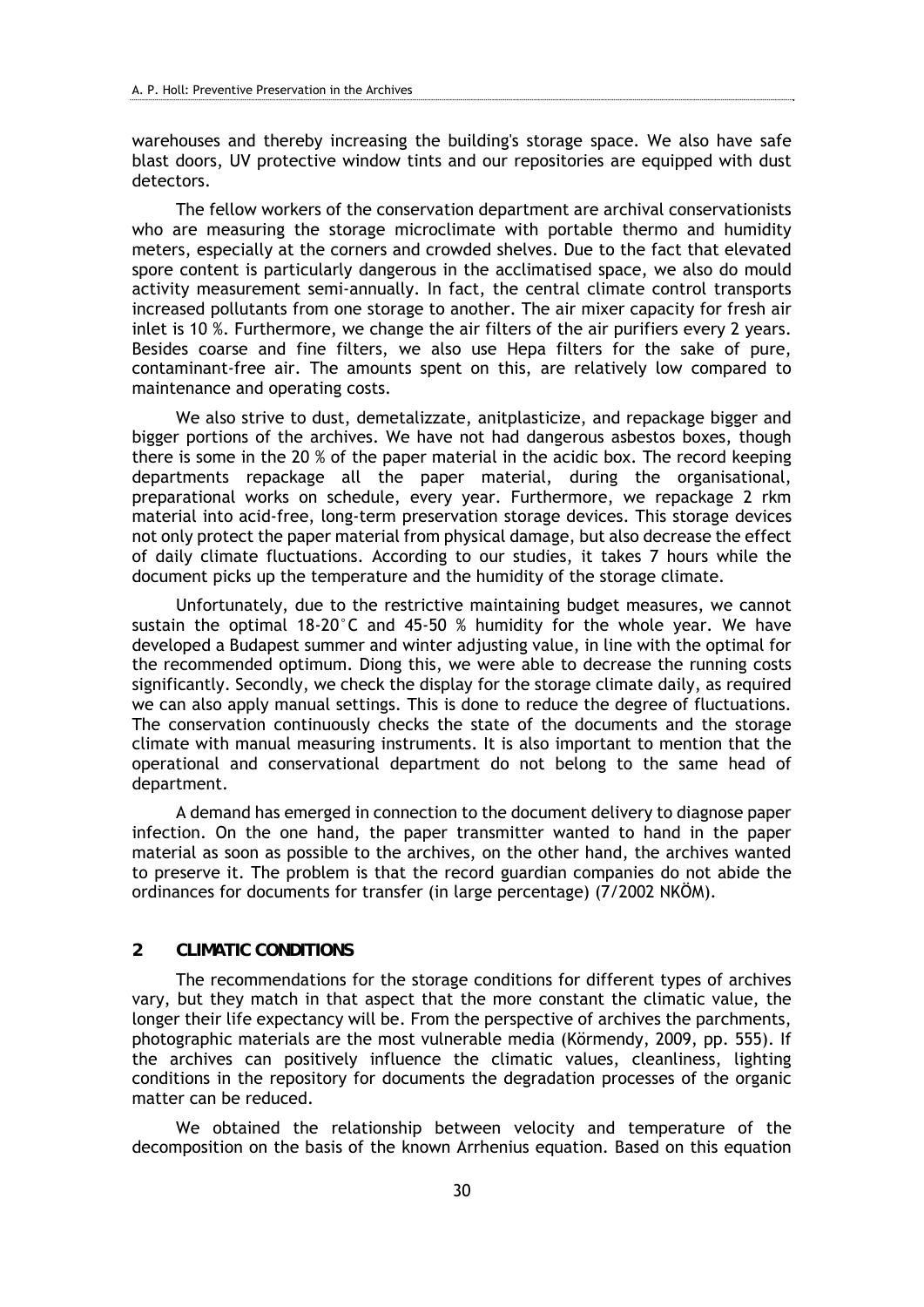they determine the following relationship: +10°C change of temperature usually doubles the velocity of chemical reactions (Tímárné Balázsy, 1993, pp. 67). Thus, we can protect the cellulose based works of art from degradation at low temperatures and in a 60 % or lower relative air humidity environment.

### **3 BIODEGRADATION OF CELLULOSE**

The bacteria, microorganisms and insects attack the cellulose using enzymes. The goal of microorganisms or insects is to break down the cellulose into sugar or substances that they can pick up as food. This is a hydrolysis, therefore the presence of water is essential.

Sufficient time and favourable 65 % relative humidity is required for the degradation of the fibrous plant materials: cotton and other vegetable fibres. The alkaline environment can also facilitate the degradation of the fibres. The high lignin content slows microbial degradation of cellulosic fibres, due to the fact that it impedes the ingress of moisture into the cell wall (Tímárné Balázsy, 1993, pp. 111).

The acidic pH, high salt concentration, copper and heavy metals and their compounds prevent the bacterial degradation of vegetable fibres. Fungi and bacteria spores can lurk in the material for a long time, even for years, while the ambient humidity is not suitable for spore germination.

Besides 8-10 % humidity, some spore germination is conceivable, though most fungi need at least 70 % humidity. In addition, bacteria need even more humidity for their life activities.

The optimum temperature for bacteria and fungi is  $20-30^\circ$ C, but developing species may also occur at lower temperatures (Kastaly, 2010, pp. 19). Thus, the dust, dark humid environment and the lack of regular exchange of air helps to harbour microorganisms. There are easily biodegradable nutrients that occur on works such as starch, glue and sugars. These accelerate biodegradation.

## **4 ENZYMES**

The enzymes are protein catalysts produced by living organisms microorganisms. They are capable of accelerating chemical and biological degradation rate of speed million fold. We use Enzymes in the restoration, when we remove aged starch or glue from the books. However, do we know that the recovered fungal amylase enzyme also contains cellulose, which is paper-degrading enzyme? Therefore, restorers have to deal with great care when using enzymes, because in addition to starch it can also degrade paper if one fails to comply with the required parameters.

If we think more about the operation of micro-organisms it is not surprising that are played so fast, as the fungi has (starch- cellulose degrading enzyme), which explains that the paper (cellulose) weathers, fades away in case of mould infection. During mould growth, they produce water, which is an autocatalytic process, which means that it does not require water to supply growth, because it self-produces water.

From this, we can already see that one of the fastest occurring chemicalbiological damage is the mould infection. Numerous bacteria and fungi produce hydrogen peroxide. Therefore, the process is also accompanied by an oxidative degradation.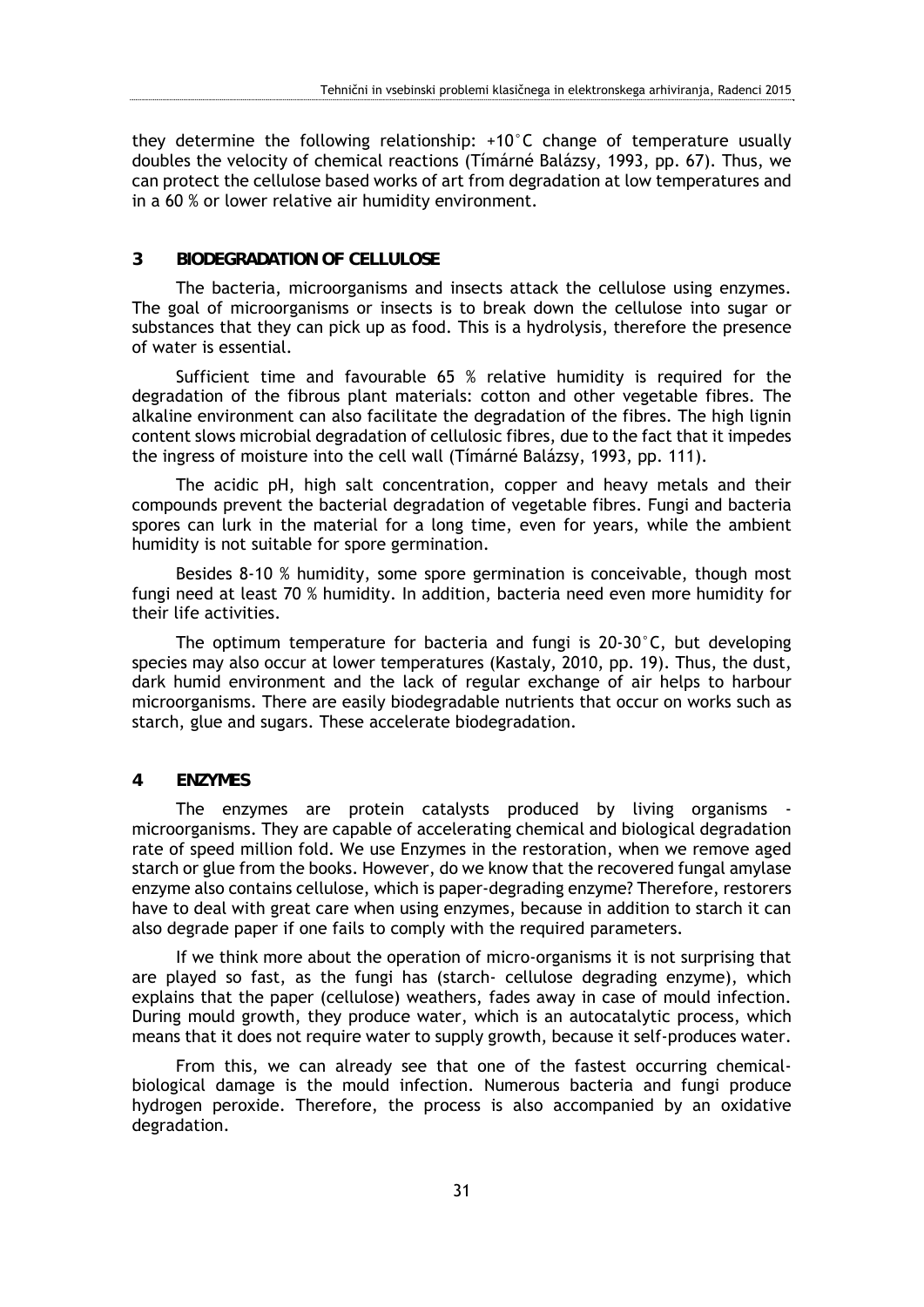#### **5 YELLOW, YELLOW-BROWN COLOUR**

Due to acid hydrolysis and oxidation the crystallinity of the cellulose increases, it becomes brittle. The tensile strength and double folding of the paper decreases. The aldehyde groups that appear in large numbers in cellulose cause the paper's yellow, yellow-brown colour (Tímárné Balázsy, 1993, pp. 100). Besides the acid hydrolysis, some fungi produce coloured pigments that discolour the paper and make the material unreadable. Most of the paper staining fungi belongs to Aspergillus, Peniccillium and Chaetomium species.

#### **6 MICROBIOLOGICAL TESTING**

For the examination of mould infection of the paper documents, we have involved external experts from the Budapest University of Technology Department of Chemistry, SZIE-ÁOE Microbiological Department.

A laboratory was commissioned in our archives in 2012, where according to the MSZ ISO 7954:1999 standard, one could perform the examination for the mould sample taken from a paper document. With this examination we can diagnose the mould activity of the paper document.

Our restorers take samples from every questionable cases, before the acquisition of paper archives. After the evaluation in our laboratory, it can be decided if the document can be transported into the archives or not. A 7/2002 NKÖM number of decrees make it clear that the disinfection costs have to be payed by the transmitter companies.

With the mould examination method, one can clearly, by standard, define the active mould infection and the repository mould infections can be avoidable in cases of acquired paper archives. We investigate all the newly transported documents in such way. Naturally, we cannot avoid the biological damage in case of harsh climate changes, floosd or during other cases. This examination method can detect a mould infection. This method not only can be used with paper-based but also with woodtextile-leather based works of art. Therefore, we can avoid the unnecessary chemical disinfection as we get a clear answer for the necessity of the disinfection. It is therefore beneficial for people and for the works of art. Thereby less chemical substance accumulates.

In my further research, I am searching for such a disinfectant that does not have harmful health effects.

A successful relationship with microbiologists has been established and therefore it is anticipated that certain aromatic oils used under specific conditions will disinfect the paper based documents. On the one hand, they only perform manual disinfections with this method. On the other hand, it is not used with massive disinfections.

#### **SOURCES AND LITERATURE**

- *7/2002. (II. 27.) NKÖM rendelet a Levéltári Kollégiumról és a levéltári szakfelügyeletről.* (27 February 2002) Retrieved 10. 12. 2014 from http://net.jogtar.hu/jr/gen/hjegy\_doc.cgi?docid=A0200007.NKM.
- *BS 5930:1999, Code of practice for site investigators.* (October 1999) London: British Standard Institution.